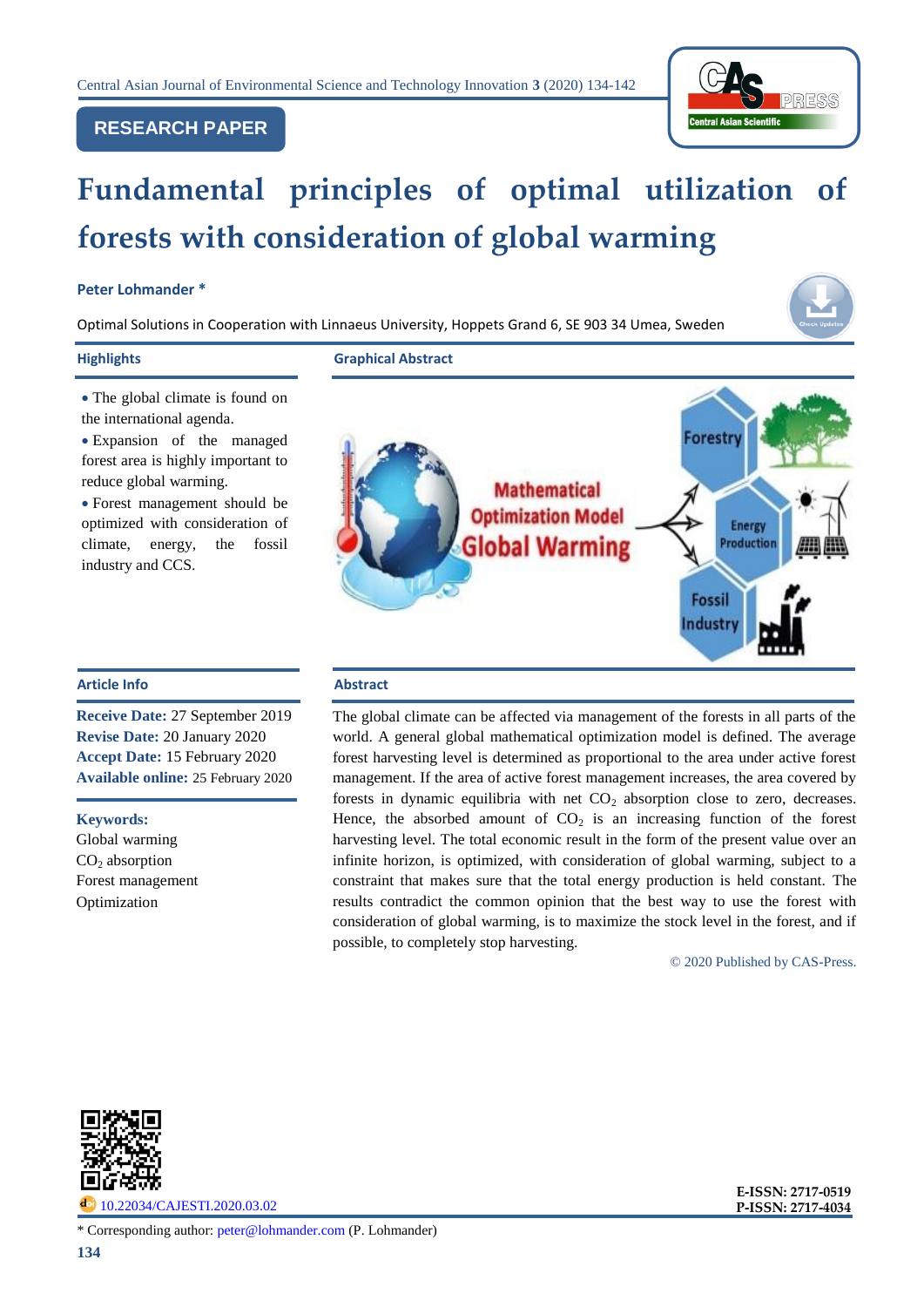#### **1. Introduction**

We may ask ourselves how we should take the global warming and CO<sub>2</sub> issue into account when we determine the optimal way to manage the forests. In other research, various aspects of forests as carbon sinks were studied [\(Solberg, 1997;](#page-8-0) [Kallio et al., 2018;](#page-7-0) [Rautiainen et al., 2018\)](#page-8-1). A growing forest captures and stores CO2 from the atmosphere. Therefore, if we think that it is valuable to reduce the CO<sub>2</sub> contents of the atmosphere, it is valuable to let the stock of the forest grow large and store large amounts of CO2. Economic plantation forestry with consideration of risk has been described and analyzed [\(Lohmander,](#page-7-1) 2000; [2007\)](#page-8-2). Trees do not grow forever. Sooner or later, the growth level is reduced, because the age of the trees becomes too high and the competition between neighbor trees too strong for continued growth. Furthermore, at some age, trees die, and once again release the stored CO<sup>2</sup> to the atmosphere. Occasionally, many old trees die at the same time, for instance when we have storms or fires. Then, a lot of  $CO<sub>2</sub>$  is simultaneously released. The expected average stock level stabilizes at some level. As a consequence, in the long run, the forests can not store more  $CO<sub>2</sub>$  than some maximum level that we may denote XMAX. Let us define the present point in time as year 0.

Assume that we start with bare land. We plant seedlings and we obtain a growing forest. After T years, the forest has captured S units of CO2. S < XMAX (In case we would let the forest grow forever, we would approach, and possibly reach, the stock level XMAX). At time T, we harvest the forest stand. We use 50% of the wood for energy and 50% for traditional forest industry products. When we produce energy by burning the biomass, we use the technology denoted CCS, carbon capture, and storage. We store the CO2 permanently in a reliable way, far below the surface of the Earth, according to some of the available methods. The part of the biomass that is not used to produce energy, may be used to produce timber houses, paper, and other products. Some of these other products, such as timber houses, will store the CO<sub>2</sub> for a considerable time, maybe centuries [\(Simo-Tagne and Bennamoun, 2018\)](#page-8-3). Other products, such as paper, maybe recycled many times and eventually burnt to produce energy. In the long run, most products produced from the forest raw material may burn and produce energy. To make this introductory example simple, we make the assumption that all of the coal contained in the CO<sup>2</sup> captured by the trees, sooner or later becomes available for energy production. Of course, as in all other models, more details may be introduced if necessary. Then, the CCS technology can once again be used to store the CO<sup>2</sup> permanently, below the surface of the Earth.

We may conclude that the total amount of  $CO<sub>2</sub>$  that may be captured from the atmosphere and permanently stored is much higher if we, in a repeated sequence, harvest the forest (for instance at stock level S), use some (let us say 50%) of the biomass for instant energy production, capture and store the  $CO<sub>2</sub>$  and replant the area again. This way, we may, in the long run, capture and store any amount of  $CO<sub>2</sub>$  from the atmosphere. This way, we do not reduce the emissions of CO<sup>2</sup> but we still make sure that the CO<sup>2</sup> level of the atmosphere is reduced. If you just leave the forest forever, without harvesting, you will not be able to capture and store more than XMAX. In the long run, if you use the suggested sequence of harvests and CCS, the permanently stored amount of CO<sub>2</sub> approaches, on average,  $S/T$  per year. The stock of permanently stored  $CO<sub>2</sub>$  approaches  $S<sup>*</sup>Y$  where Y is an integer. Y is the number of harvests and CCS cycles that have already taken place. The conclusion is the following: If we are interested to reduce global warming, one way to do this is to reduce the  $CO<sub>2</sub>$  contents of the atmosphere. In that case, we should not leave the forests without management. We may sequentially harvest and replant the area, using some part of the biomass for energy in combination with the CCS technology. This way, we can reduce the future level of CO2 in the atmosphere.

Continuous extraction under risk is an area of relevance to many different natural resources [\(Xi et al., 2017\)](#page-8-4). General optimal results in that area have been derived [\(Lohmander, 2007;](#page-8-2) [Jacobsen et al., 2018\)](#page-7-2). Now we know that and why plantation forestry and CCS can be used in combination to reduce the  $CO<sub>2</sub>$  level in the atmosphere. The reader may then argue that plantation forestry is not always consistent with a good environment from other perspectives. Furthermore, some people may dislike CCS, where CO<sub>2</sub> is stored below ground. Maybe the method is not safe? Maybe the stored  $CO<sub>2</sub>$  may suddenly be released again? The main forestry principle, "*Do not leave the forest without control"*, may still be applied, without even considering CCS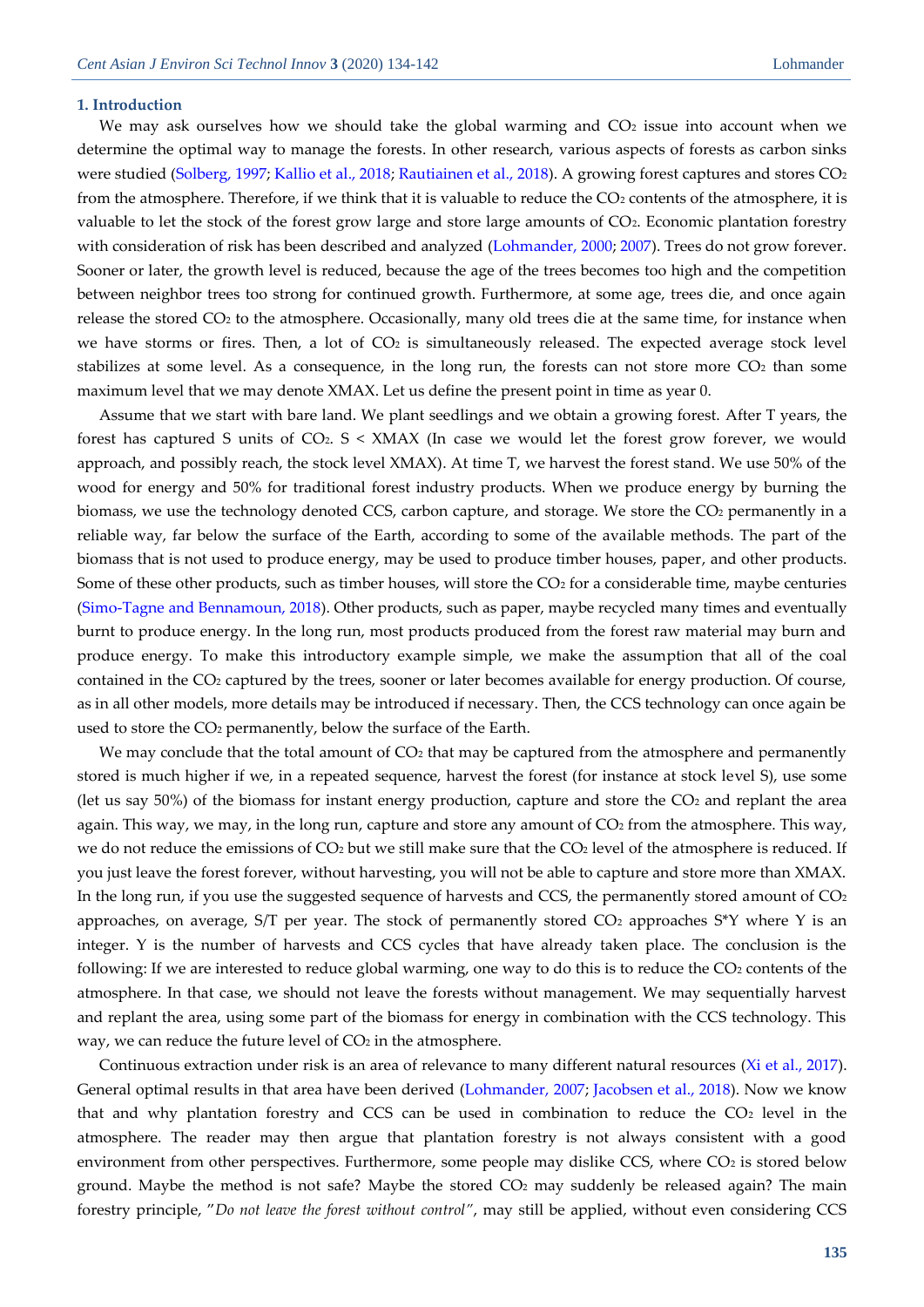and plantation forestry. It is quite possible to use CCF, continuous cover forestry, instead of plantation forestry. With this method, the forest always contains trees of different sizes.

Periodically, the larger trees are harvested and removed from the forest. These trees can be used for different purposes, such as logs and panels for buildings. The trees can also replace fossil fuels in the energy industry, directly or as a second use, when the trees have first been used for other purposes in the construction sector during some decades. This way, since the forest continuously produces fuels, it is feasible to decrease the level of fossil fuel extraction. Hence, forests can be considered as a source of renewable energy [\(Cambero et al., 2016;](#page-7-3) [Lee and Den, 2016;](#page-7-4) [Paolucci et al., 2016;](#page-8-5) [Gutiérrez et al., 2017;](#page-7-5) [Husgafvel et al., 2018;](#page-7-6) [Pang et al., 2019\)](#page-8-6). We may denote replacing fossil fuels by forestry fuels by "substitution*"*. Hence, we do not store CO<sup>2</sup> below ground but we decrease the extraction of fossil fuels, which has the same kind of effect on the net emission of CO<sub>2</sub> released to the atmosphere. Of course, it is also possible to combine substitution with CCS. This way we may reduce the net emissions even more. An econometric study of bioenergy development has been made and provided for us with a cross-sector perspective on the forest products industry, where bioenergy is an important component [\(Lee, 2017;](#page-7-7) [Guerrero and Hansen, 2018\)](#page-7-8)

Furthermore, from an environmental point of view, CCF is usually considered more favorable than plantation forestry. Since the ground is constantly covered by trees of different sizes and sometimes also different species, such a forest is usually more suitable for many kinds of animals and plants. Continuous cover forests also give fewer problems with soil erosion, floods, landslides, and winds. Furthermore, forests of the CCF type are often more useful for different recreational purposes. In the rest of this paper, we consider a large scale decision problem. We have the global responsibility of energy, fossil fuels, forestry, and the climate. The following analysis makes it possible for the reader to investigate every assumption and step in the analysis. The assumptions have been selected for generality and simplicity. Of course, more detailed models may be constructed. That would however lead to reduced transparency.

#### **2. Materials and Methods**

The problem and model to be analyzed in this section are defined here: We are producing hot water and electricity via CHP, combined heat, and power. CHP represents a very common energy industry, in particular in the Nordic countries. The hot water is used for district heating and electricity, power, if used for all kinds of purposes. The input is a mix of fossil fuels, such as coal and oil, denoted by *f* , and renewable raw materials from the forests,  $h$  .  $h \propto A$  and  $A$  denotes an area of actively managed forest land. The units  $f$  and  $h$  are Mg Coal per year.  $C_f(f)$  and  $C_h(h)$  are cost functions per year. We are responsible for all costs associated with fossil fuel,  $C_f(f)$ . The marginal cost is strictly positive,  $\frac{dC_f}{dC} > 0$  $\frac{dC_f}{dt}$  > 0 and the cost function is strictly convex,  $\frac{d^2C_f}{dt^2}$  $\frac{d^2C_f}{dr^2}>0$  $\frac{d^{2}y}{dt^{2}} > 0$ . We are also responsible for all costs of forest production, harvesting, and logistics,  $C_h(h)$ . The marginal cost is strictly positive,  $\frac{dC_h}{dt} > 0$  $\frac{dC_h}{dh} > 0$  and the cost function is strictly convex,  $\frac{d^2}{dh}$  $\frac{d^2C_h}{n^2}>0$  $\frac{d^{2}C_{h}}{dh^{2}} > 0.$ 

The activities in CHP, the fossil industry, and forestry influence the long term development of the climate. The global average temperature,  $T(N)$ , is a function of the long-run net emission of CO2,  $N$  . The function is strictly increasing.  $\frac{dT}{dt} > 0$  $\frac{dN}{dN}$  > 0. The net emission is a function of the levels of fossil extraction and forestry.

 $N = (1 + \alpha_f)f + \alpha_h h$ .  $\alpha_f$  is the emission from extraction and logistics associated with fossil fuels.  $\alpha_f > 0$ .  $\alpha_h$ is the emission caused by operations and logistics associated with forestry.  $\alpha_h > 0$ . With forestry in equilibrium, the harvest level, h, removes coal from the forests. This coal is released to the atmosphere in the CHP process. Then, the forests absorb the same amount of coal, via photosynthesis, when they grow back to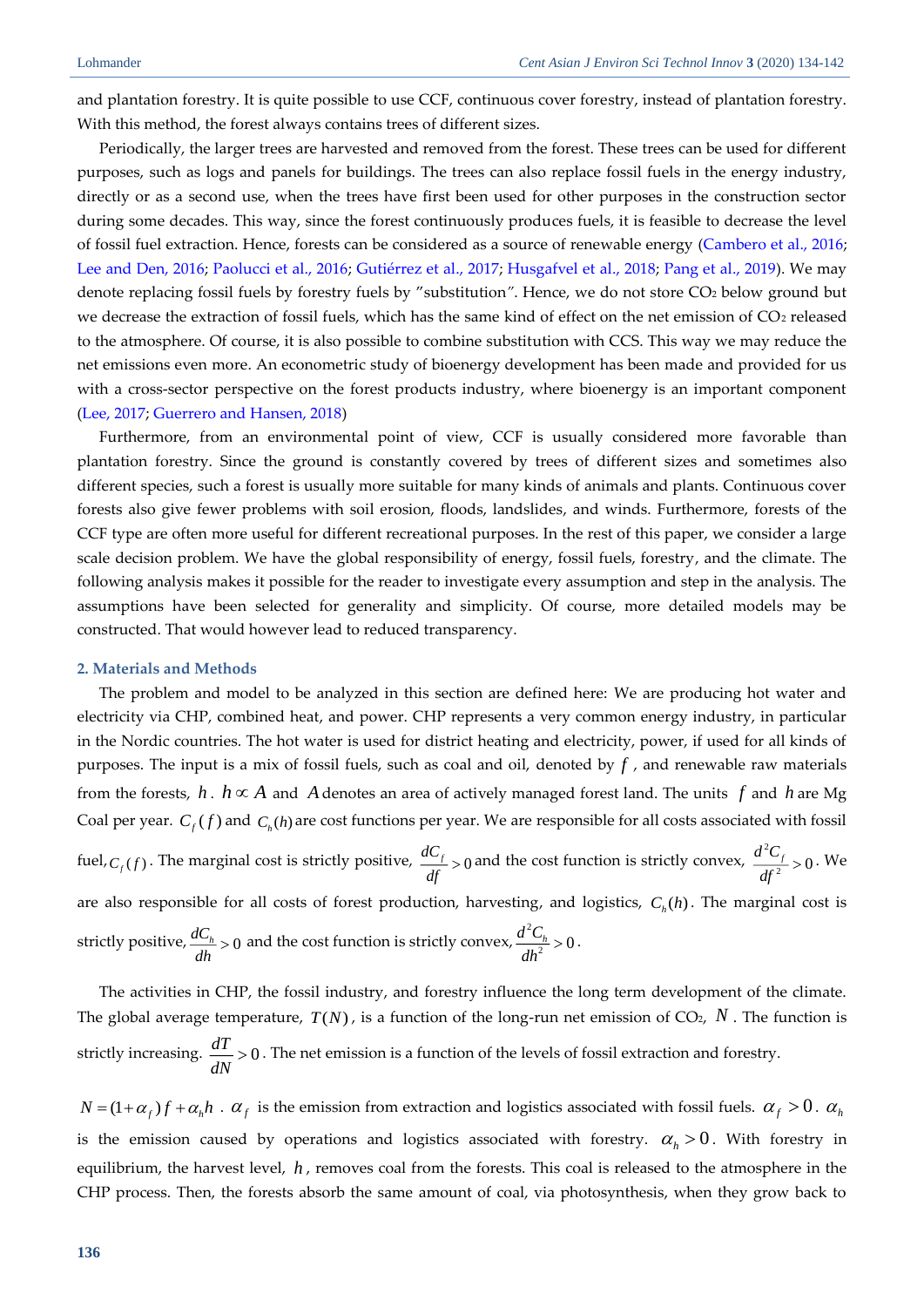the same stock level as before harvesting. The coal from fossil fuels behaves differently. It is no absorbed by the fossil layers again when it has been emitted to the atmosphere in the CHP process. We make the following assumption, which describes the typical real situation:  $\alpha_h < 1 + \alpha_f$ . We want to minimize the present value of all costs. This is equivalent to maximizing the objective function *Z* , the present value of all costs multiplied by -1. (In this model, maximization is preferred to minimization, because it simplifies extensions of the model to handle more sectors, revenues and cost functions).  $k_{\pi}$  is the multiplier that transforms yearly costs to the present value of all costs during an infinite horizon.  $k_\pi > 0$ .  $k_T$  is the coefficient that transforms global mean temperature to the present value of the cost of global warming.  $k_r > 0$ . The objective function is:

$$
Z = -k_{\pi}(C_f(f) + C_h(h)) - k_T T(N(.))
$$
\n(1)

We want to keep the CHP production constant. This means that the total input of coal, *m* , in the CHP process should be constant.  $m > 0$ . Hence,  $f + h \geq m$  . The objective function makes sure that the optimal total input will be exactly *<sup>m</sup>* . Now, our optimization problem can be stated as:

$$
\max_{\substack{f,h}} Z = -k_{\pi}(C_f(f) + C_h(h)) - k_{\pi}T(N(f,h;\alpha_f,\alpha_h))
$$
  
s.t.  

$$
f + h \ge m
$$
 (2)

The Lagrange function is:

$$
L = -k\pi(Cf(f) + Ch(h)) - kTT(N(f, h; \alphaf, \alphah)) + \lambda(f + h - m)
$$
\n(3)

We let stars denote optimal values and make the following typical and reasonable assumptions: The shadow price of the input constraint in the CHP process (the dual variable) is strictly positive.  $\lambda^*$  > 0. This means that we should not produce more fossil fuels and forest fuels than what is needed in the CHP process. Hence, the input constraint in the CHP process is binding at optimum. We also assume that the optimal level of fossil input is strictly positive,  $f^* > 0$ . (Note that the level of  $f^*$  maybe extremely low.) We also assume that forestry activities are strictly positive,  $h^{\ast} > 0$  . Thanks to these assumptions, the Karush Kuhn Tucker conditions can be used to derive the following conclusions:

$$
(\lambda^* > 0) \wedge \left(\lambda \frac{dL}{d\lambda} = 0\right) \Longrightarrow \left(\frac{dL}{d\lambda} = 0\right)
$$
\n(4)

$$
(f^* > 0) \wedge \left(f \frac{dL}{df} = 0\right) \Longrightarrow \left(\frac{dL}{df} = 0\right)
$$
\n<sup>(5)</sup>

$$
(h^* > 0) \wedge \left(h\frac{dL}{dh} = 0\right) \Longrightarrow \left(\frac{dL}{dh} = 0\right)
$$
\n<sup>(6)</sup>

Hence, the following three equations, first order optimum conditions, determine the optimal solution:

$$
\frac{dL}{d\lambda} = f + h - m = 0\tag{7}
$$

$$
\frac{dL}{df} = -k_{\pi} \frac{dC_f}{df} - k_{T} \frac{dT}{dN} \left( 1 + \alpha_f \right) + \lambda = 0
$$
\n(8)

$$
\frac{dL}{dh} = -k_{\pi} \frac{dC_h}{dh} - k_{\tau} \frac{dT}{dN} \alpha_h + \lambda = 0
$$
\n(9)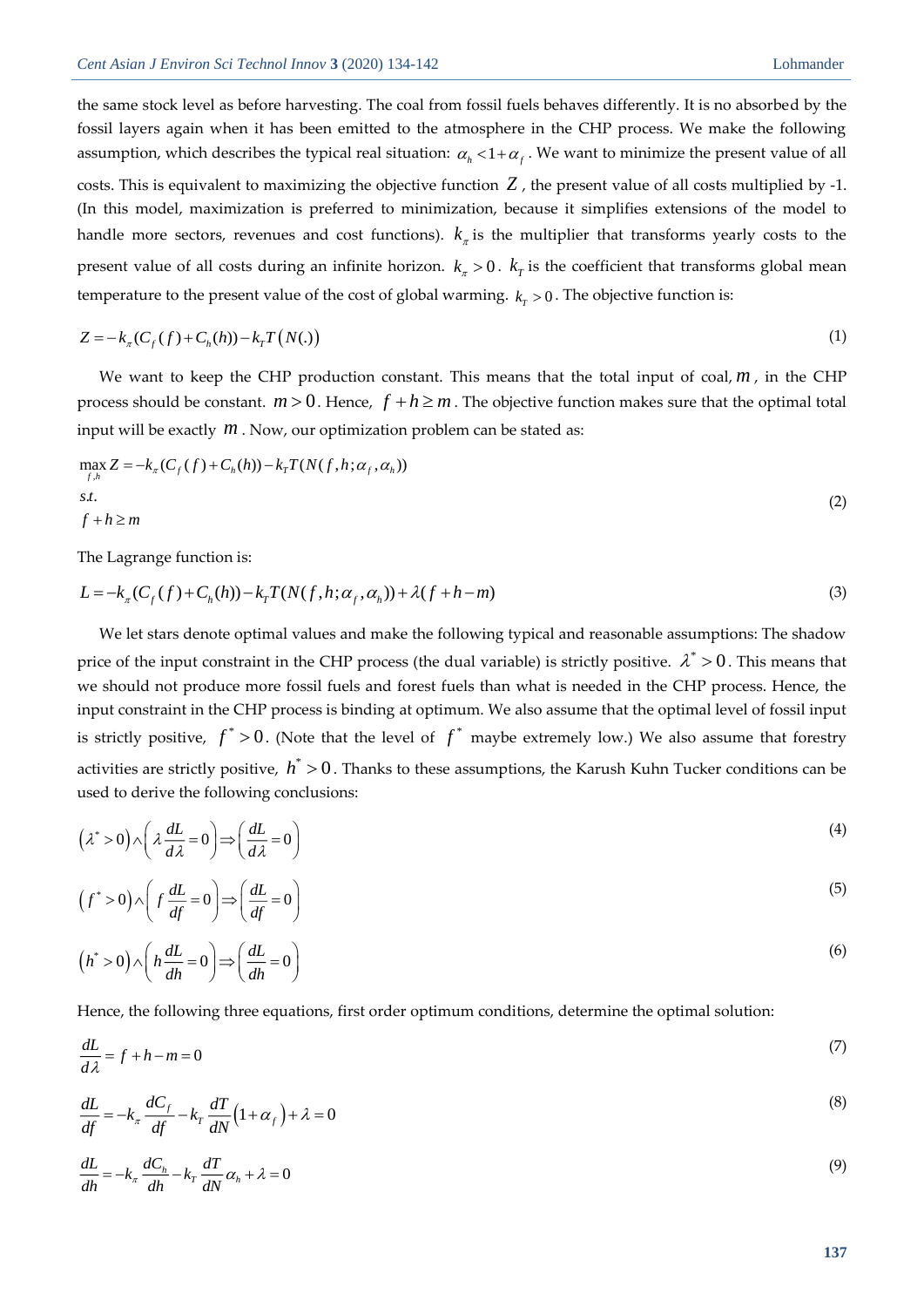The second-order conditions of a unique maximum are assumed to be satisfied. Now, we are interested to know how the optimal mix of inputs changes if the importance of global warming increases. How should the optimal levels of  $f$  and  $h$  change if the parameter  $k<sub>T</sub>$  in the objective function increases? In order to answer this question, we have to investigate how the optimal decisions  $f^*$  and  $h^*$  the optimized shadow price,  $\lambda^*$ , simultaneously change, when the parameter change  $dk_{_{T}} > 0$  occurs. First, let us investigate some functions and derivatives that will soon be needed in the calculations.

$$
U = T\left(N\left(f, h \,; a_f, \alpha_h\right)\right) \tag{10}
$$

$$
\frac{dU}{df} = \frac{dT\left(N\left(f, h; a_f, \alpha_h\right)\right)}{dN} \frac{dN\left(f, h; a_f, \alpha_h\right)}{df}
$$
\n(11)

$$
\frac{d^2U}{df^2} = \left(\frac{d^2T\left(N\left(f, h; a_f, \alpha_h\right)\right)}{dN^2}\frac{dN\left(f, h; a_f, \alpha_h\right)}{df}\right)\frac{dN\left(f, h; a_f, \alpha_h\right)}{df} + \frac{dT\left(N\left(f, h; a_f, \alpha_h\right)\right)}{dN}\frac{d^2N\left(f, h; a_f, \alpha_h\right)}{df^2}\n\tag{12}
$$

$$
= 0
$$

$$
\frac{d^2U}{df^2} = \frac{d^2T}{dN^2} \left(\frac{dN}{df}\right)^2 + \frac{dT}{dN}(0)
$$
\n(13)

$$
\frac{d^2U}{df^2} = \frac{d^2T}{dN^2} \left(\frac{dN}{df}\right)^2\tag{14}
$$

In a similar way, we may also make the following derivations:

$$
\frac{d^2U}{dfdh} = \frac{d^2T}{dN^2} \left(\frac{dN}{df}\right) \left(\frac{dN}{dh}\right)
$$
\n(15)

and

$$
\frac{d^2U}{dh^2} = \frac{d^2T}{dN^2} \left(\frac{dN}{dh}\right)^2\tag{16}
$$

Now, we differentiate the first order of optimum conditions with respect to  $\lambda^*,f^*,h^*$  and  $k_{_{T}}$  .

$$
\begin{bmatrix}\n0 & 1 & 1 \\
1 & \left(-k_{\pi} \frac{d^2 C_f}{df^2} - k_T \frac{d^2 T}{dN^2} (1 + \alpha_f)^2\right) & \left(-k_T \frac{d^2 T}{dN^2} \alpha_h (1 + \alpha_f)\right) \\
1 & \left(-k_T \frac{d^2 T}{dN^2} \alpha_h (1 + \alpha_f)\right) & \left(-k_{\pi} \frac{d^2 C_h}{dR^2} - k_T \frac{d^2 T}{dN^2} (\alpha_h)^2\right)\n\end{bmatrix}\n\begin{bmatrix}\nd\lambda^* \\
d\mu^* \\
d\lambda^*\n\end{bmatrix} = \begin{bmatrix}\n0 \\
\frac{dT}{dN} (1 + \alpha_f) d k_T \\
\frac{dT}{dN} \alpha_h d k_T\n\end{bmatrix}
$$
\n(17)

We define the following determinant: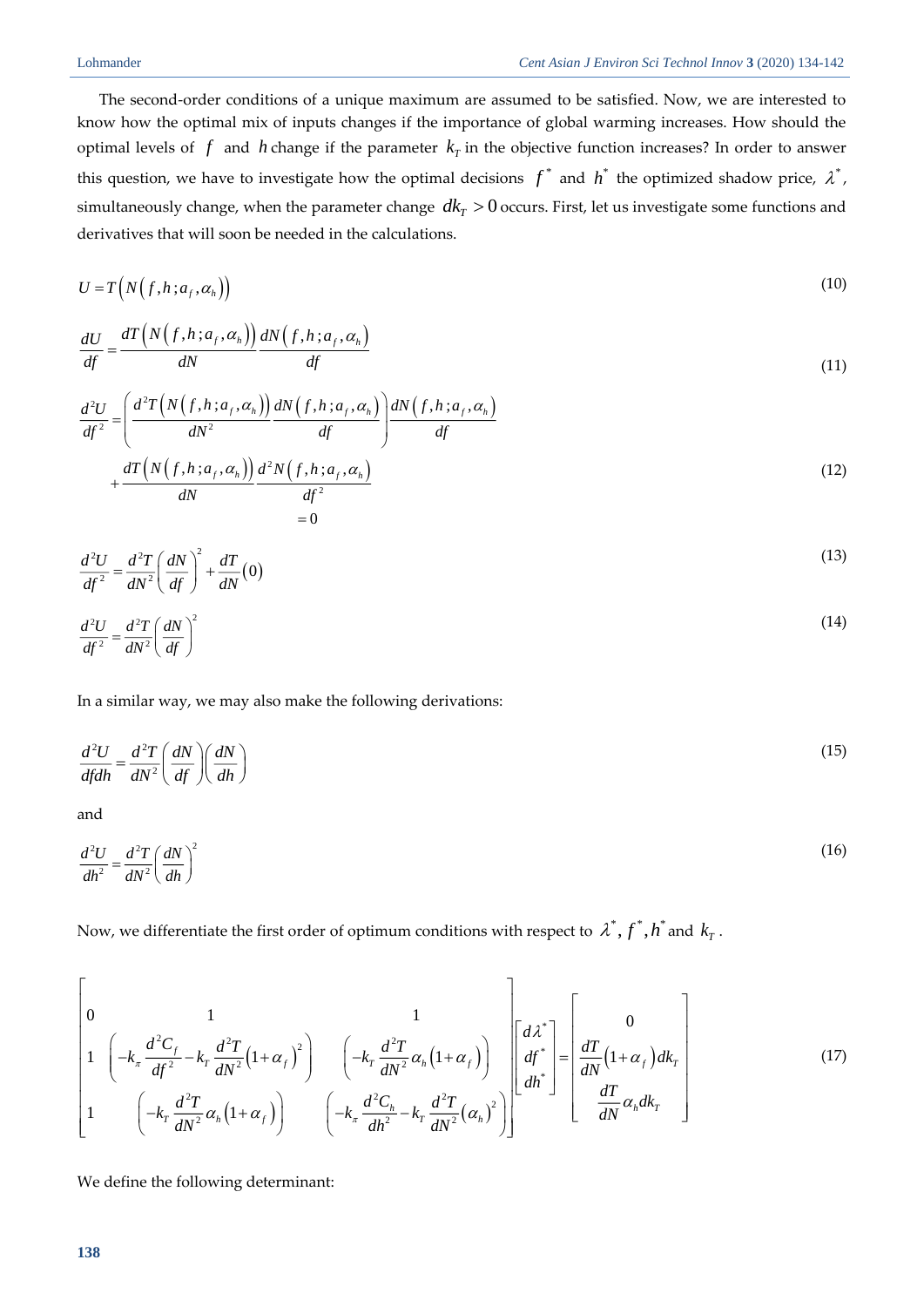$$
|D| = \begin{vmatrix} 0 & 1 & 1 \\ 1 & \left( -k_{\pi} \frac{d^2 C_f}{df^2} - k_T \frac{d^2 T}{dN^2} (1 + \alpha_f)^2 \right) & \left( -k_T \frac{d^2 T}{dN^2} \alpha_h (1 + \alpha_f) \right) \\ 1 & \left( -k_T \frac{d^2 T}{dN^2} \alpha_h (1 + \alpha_f) \right) & \left( -k_{\pi} \frac{d^2 C_h}{dN^2} - k_T \frac{d^2 T}{dN^2} (\alpha_h)^2 \right) \end{vmatrix}
$$
(18)

 $\overline{\phantom{a}}$ 

$$
|D| = -k_r \frac{d^2 T}{dN^2} \alpha_h (1 + \alpha_f) - k_r \frac{d^2 T}{dN^2} \alpha_h (1 + \alpha_f)
$$
  
+  $k_\pi \frac{d^2 C_h}{d h^2} + k_r \frac{d^2 T}{dN^2} (\alpha_h)^2 + k_\pi \frac{d^2 C_f}{d f^2} + k_r \frac{d^2 T}{d N^2} (1 + \alpha_f)^2$  (19)

$$
|D| = k_{\pi} \left( \frac{d^2 C_h}{dh^2} + \frac{d^2 C_f}{df^2} \right) + k_{\pi} \frac{d^2 T}{dN^2} \Big( (\alpha_h)^2 + (1 + \alpha_f)^2 - 2\alpha_h (1 + \alpha_f) \Big)
$$
(20)

$$
|D| = k_{\pi} \left( \frac{d^2 C_h}{dh^2} + \frac{d^2 C_f}{df^2} \right) + k_{T} \frac{d^2 T}{dN^2} \left( \alpha_h - (1 + \alpha_f) \right)^2
$$
  
> 0 > 0 > 0  $\ge 0$  > 0  $\ge 0$  (21)

In case  $\frac{d^2}{dx^2}$  $\frac{d^2T}{dt^2} \geq 0$  $\frac{d^{2} L}{dN^{2}} \ge 0$ , we know that  $|D| > 0$ .  $|D| > 0$ . This is also a unique second-order maximum condition. Observation: If the absolute value  $\frac{d^2}{dx^2}$ 2 *d T*  $rac{d^2T}{dN^2}$  is sufficiently low, we may allow  $rac{d^2T}{dN}$  $\frac{d^2T}{dt^2}<0$  $\frac{d^{2} P}{dN^{2}}$  < 0, even if  $|D|$  > 0. In any case, we assume that  $|D|$  > 0 and that we have a unique maximum. Now, Cramer's rule can be used to determine the  $\operatorname{sign} \frac{df^*}{dt}$ *T df dk* .

$$
|D| = \begin{vmatrix} 1 & \frac{1}{2}x_{1} - \frac{1}{2}x_{2} - \frac{1}{2}x_{1} - \frac{1}{2}x_{2} - \frac{1}{2}x_{1} - \frac{1}{2}x_{2} - \frac{1}{2}x_{2} - \frac{1}{2}x_{2} - \frac{1}{2}x_{2} - \frac{1}{2}x_{2} - \frac{1}{2}x_{2} - \frac{1}{2}x_{2} - \frac{1}{2}x_{2} - \frac{1}{2}x_{2} - \frac{1}{2}x_{2} - \frac{1}{2}x_{2} - \frac{1}{2}x_{2} - \frac{1}{2}x_{2} - \frac{1}{2}x_{2} - \frac{1}{2}x_{2} - \frac{1}{2}x_{2} - \frac{1}{2}x_{2} - \frac{1}{2}x_{2} - \frac{1}{2}x_{2} - \frac{1}{2}x_{2} - \frac{1}{2}x_{2} - \frac{1}{2}x_{2} - \frac{1}{2}x_{2} - \frac{1}{2}x_{2} - \frac{1}{2}x_{2} - \frac{1}{2}x_{2} - \frac{1}{2}x_{2} - \frac{1}{2}x_{2} - \frac{1}{2}x_{2} - \frac{1}{2}x_{2} - \frac{1}{2}x_{2} - \frac{1}{2}x_{2} - \frac{1}{2}x_{2} - \frac{1}{2}x_{2} - \frac{1}{2}x_{2} - \frac{1}{2}x_{2} - \frac{1}{2}x_{2} - \frac{1}{2}x_{2} - \frac{1}{2}x_{2} - \frac{1}{2}x_{2} - \frac{1}{2}x_{2} - \frac{1}{2}x_{2} - \frac{1}{2}x_{2} - \frac{1}{2}x_{2} - \frac{1}{2}x_{2} - \frac{1}{2}x_{2} - \frac{1}{2}x_{2} - \frac{1}{2}x_{2} - \frac{1}{2}x_{2} - \frac{1}{2}x_{2} - \frac{1}{2}x_{2} - \frac{1}{2}x_{2} - \frac{1}{2}x_{2} - \frac{1}{2}x_{2} - \frac{1}{2}x_{2} - \frac{1}{2}x_{2} - \frac{1}{2}x_{2} -
$$

$$
\frac{df^*}{dk_\tau} = \frac{\frac{dT}{dN} \left( \alpha_h - \left( 1 + \alpha_f \right) \right)}{|D|} \tag{23}
$$

$$
\frac{df^*}{dk_\tau} < 0\tag{24}
$$

*Conclusion:* The optimal level of  $f^*$ , the fossil energy input in the CHP process, is a strictly decreasing function of the value of  $k<sub>T</sub>$ , the parameter representing the cost of global warming in the objective function. Cramer's rule can also be used to determine the sign \* *T dh dk* .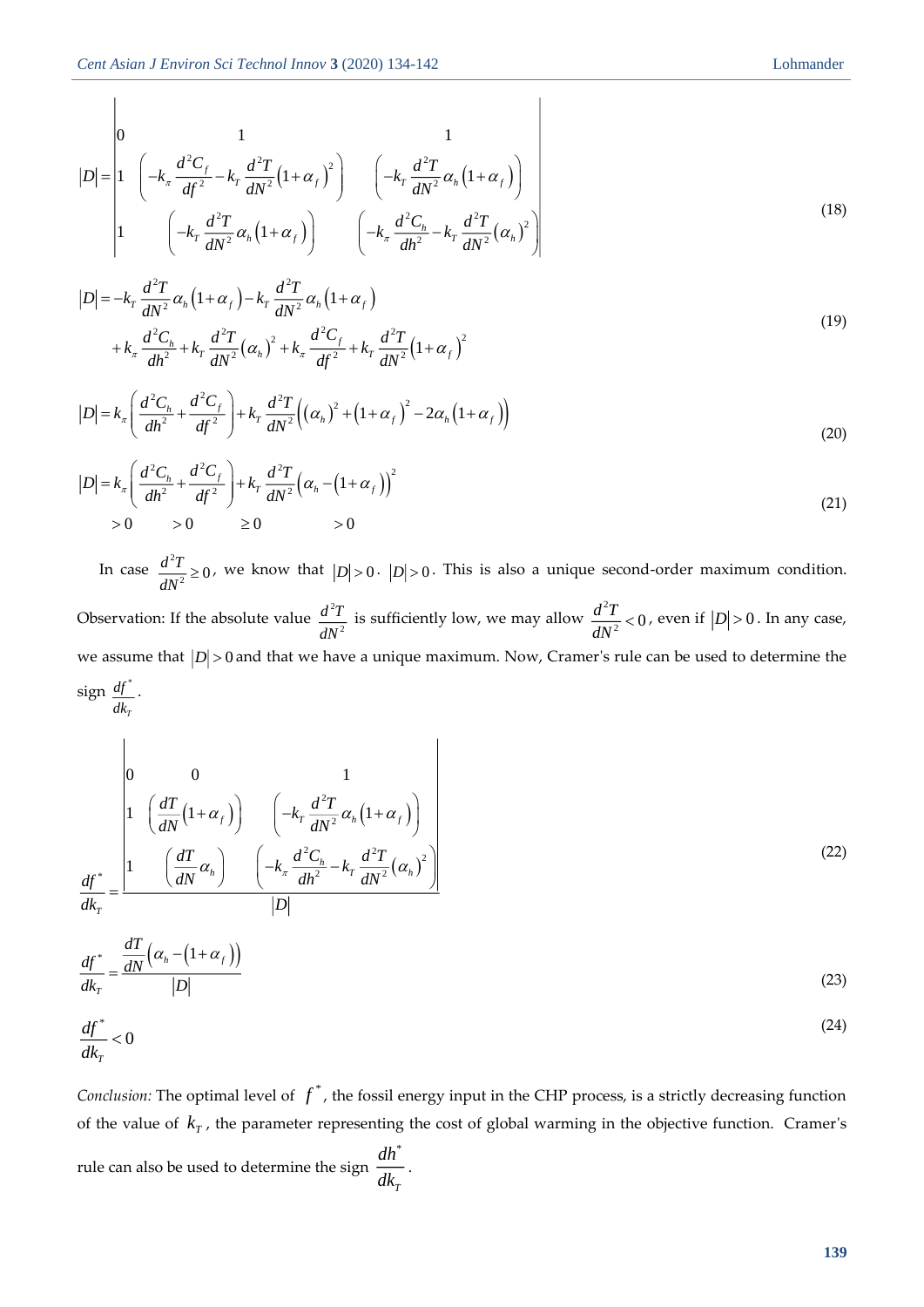$\overline{1}$ 

$$
\int_{0}^{1} \frac{d^{2}C_{f}}{dt^{2}} - k_{f} \frac{d^{2}T}{dN^{2}} (1 + a_{f}) \int_{0}^{1} \frac{dT}{dN} (1 + a_{f})
$$
\n
$$
\frac{d\hbar}{d\hbar^{2}} = \frac{1}{\sqrt{N^{2}} \left( (1 + a_{f}) \right)}
$$
\n
$$
\frac{d\hbar}{d\hbar^{2}} = \frac{1}{\sqrt{N^{2}}} \left( \frac{d^{2}T}{d\hbar^{2}} \left( 1 + a_{f} \right) \right)
$$
\n
$$
\frac{d\hbar}{d\hbar^{2}} = \frac{d\hbar}{d\hbar^{2}} \left( (1 + a_{f}) - a_{h} \right)
$$
\n
$$
\frac{d\hbar}{d\hbar^{2}} = \frac{d\hbar}{d\hbar^{2}} \left( (1 + a_{f}) - a_{h} \right)
$$
\n
$$
\frac{d\hbar}{d\hbar^{2}} = 0
$$
\n
$$
\frac{d\hbar}{d\hbar^{2}} = 0
$$
\nThe optimal level of  $\hbar^{2}$ , the prenewable forestry input in the CHP process, is a strictly increasing function of the value of  $k_{f}$ , the parameter representing the cost of global warming in the objective function. The result includes and Dissension  
\nA quite general global model including the central components in, and relevant links between, energy production, the fossil energy of the present value over an infinite horizon was optimized, with consideration of global warming, subject to a constraint that makes sure that the total energy production is held constant. Two general results were proved: The optimal level of  $f^{2}$ , the forward is the convex, in the GHP process, is a strictly increasing function of the value of  $k_{f}$ , the parameter representing the cost of global warming in the objective function. The optimal level of  $\hbar^{2}$ , the same number of possible and the result of the data. The process is a strictly increasing function of the value of  $k_{f}$ , the result is considered more important to avoid global warning, then we should increase the use of forest and the forest, and if possible to take a flow of individual to the same of the same. This result is not possible to solve the first, the final time of the total time for the total time. The total time is not a the time of the total time, the total time is not a the time, the total time is not a time, the total time is not a time, the total time is not a time, the total time is not a time, the total time is not a time, the total time is not a time, the total time is not a time, the total time is not a time, the total time is a time, the total time is a time, the total time is a time, the

 $\overline{1}$ 

The optimal level of  $h^*$ , the renewable forestry input in the CHP process, is a strictly increasing function of the value of  $k_T$ , the parameter representing the cost of global warming in the objective function.

## **3. Results and Discussion**

A quite general global model including the central components in, and relevant links between, energy production, the fossil industry, forestry, and global warming, was created. The total economic result in the form of the present value over an infinite horizon was optimized, with consideration of global warming, subject to a constraint that makes sure that the total energy production is held constant. Two general results were proved: The optimal level of  $f^*$ , the fossil energy input in the CHP process, is a strictly decreasing function of the value of  $k_T$ , the parameter representing the cost of global warming in the objective function. The optimal level of  $h^*$ , the renewable forestry input in the CHP process, is a strictly increasing function of the value of  $k_T$ , the parameter representing the cost of global warming in the objective function.

Hence, if it is considered more important to avoid global warming, then we should increase the use of forest energy inputs and decrease the use of fossil energy inputs in the combined heat and power industry. This result may seem obvious to some readers. However, it explicitly contradicts the opinion that is often expressed in the policy debate: It is a very common opinion that the best way to use the forest with consideration of global warming, is to maximize the stock level in the forest, and if possible, to completely stop harvesting. This paper has focused on optimal forest management with consideration of global warming and other aspects. It is quite clear that the number of possible alternative model specifications is enormous. In this paper, the main ambition has been to develop a highly transparent and general model that can be used to derive general conclusions. The interested reader is encouraged to extend the model in different ways, including locally relevant conditions in the different sectors and more decision variables. With such models, it is in however usually not possible to derive general conclusions of the type found in this paper.

As always, it is important to be aware that the model assumptions influence the results. One of the important assumptions in this model is that the average harvest volume is proportional to the area of actively managed forest. In large parts of the world, this can be considered typical. For instance, in Canada and in the Russian Federation, forests have often been intensively harvested close to sawmills, pulp mills, roads, and railroads. The forests in remote areas have often not been managed at all. Sometimes these unmanaged remote forests burn and sometimes they are felled by storms. The carbon levels of these forests are, on average, close to dynamic equilibria. Hence, the net uptake of  $CO<sub>2</sub>$  is on average close to zero. In such cases, it is quite clear that the average net uptake of CO<sup>2</sup> increases if also these forest areas are integrated into the actively managed forest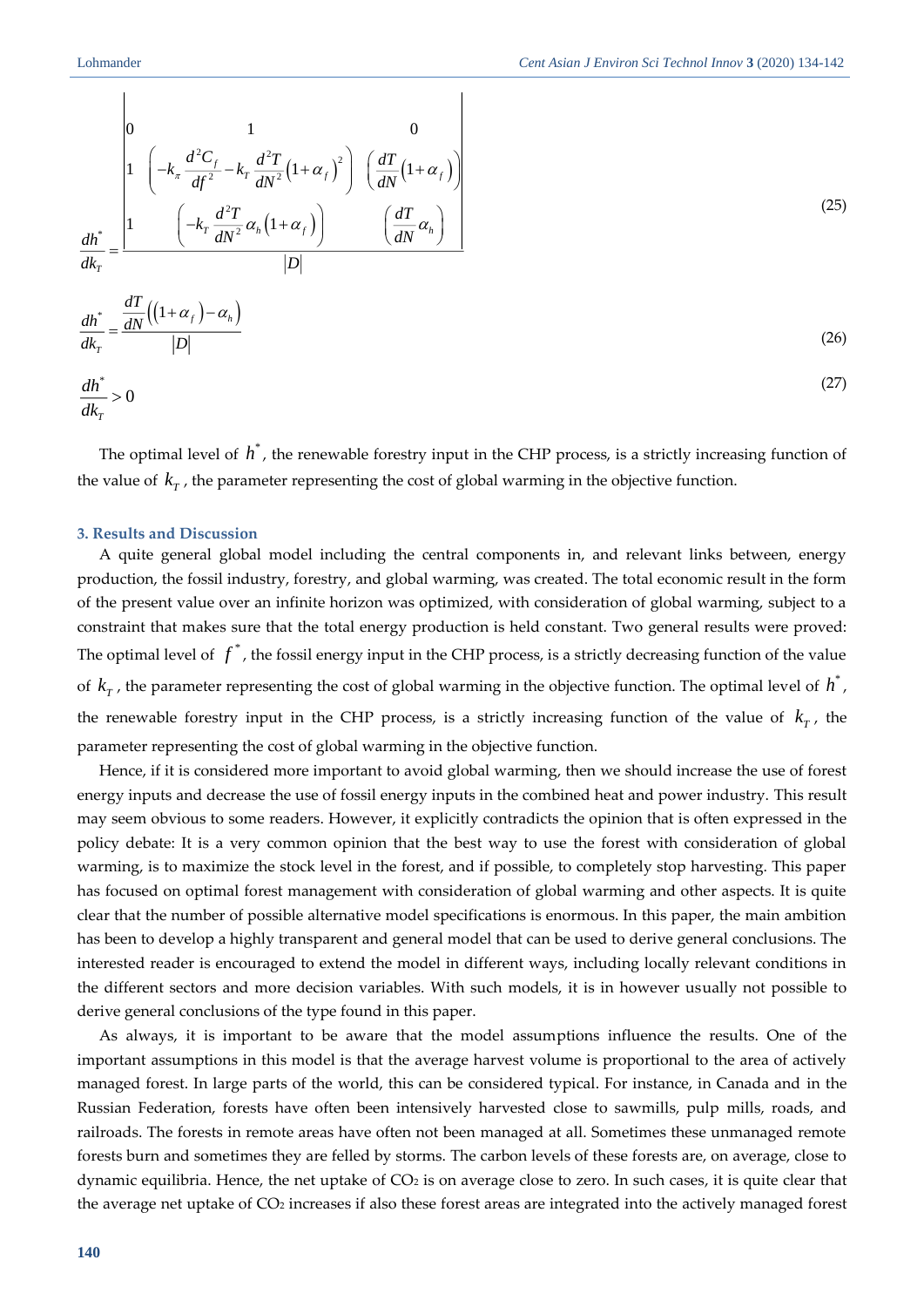class with periodic harvests of the largest trees. In case we would not have the assumption that the average harvest volume is proportional to the area of actively managed forest, then it is not always the case that the average CO<sup>2</sup> uptake is an increasing function of the average harvest volume. Then, we also have to consider and analyze the intensity of the management of each area unit. Such analyses have been made and new general results in that area will hopefully soon be reported in future publications. Finally, we should not forget that forests are essential to many kinds of life. Some species are very sensitive to disturbances and need undisturbed forests in order to survive. For this reason, it is important to maintain some natural reserves in our forests. These should never be harvested.

## **4. Conclusions**

a. Presently, the global climate is found on the international agenda. The forests of the world provide many options to influence the future climate. Since it is considered highly important to avoid global warming, the use of forest energy inputs should increase and the use of fossil energy inputs in the combined heat and power industry should decrease.

b. The analysis of optimal forest management with consideration of climate, energy, the fossil industry, and CCS can be extended in several directions. The value of preservation of natural forest reserves and the value of recreation in forest areas may be integrated into the model system in future studies.

#### **Acknowledgments**

The author is grateful to the energy company Eon. The research grants from Eon made it possible to start a research project in the bioenergy field.

#### **References**

<span id="page-7-3"></span>Cambero, C., Sowlati, T., Pavel, M., 2016. [Economic and life cycle environmental optimization of forest-based](http://freepaper.me/PDF/?pdfURL=aHR0cHM6Ly9mcmVlcGFwZXIubWUvbi9TYzl6cjRRMVpfeUF6WXh1Q1RyOEtnL1BERi82Ni82NmYxNjQ0YzFmMTMyOGMzMDA5N2NlZmU5ZmVmNWFmNC5wZGY=&doi=10.1016/j.cherd.2015.10.040)  [biorefinery supply chains for bioenergy and biofuel production.](http://freepaper.me/PDF/?pdfURL=aHR0cHM6Ly9mcmVlcGFwZXIubWUvbi9TYzl6cjRRMVpfeUF6WXh1Q1RyOEtnL1BERi82Ni82NmYxNjQ0YzFmMTMyOGMzMDA5N2NlZmU5ZmVmNWFmNC5wZGY=&doi=10.1016/j.cherd.2015.10.040) *Chem. Eng. Res. Design*., **107**, 218-235. <https://doi.org/10.1016/j.cherd.2015.10.040>

<span id="page-7-8"></span>Guerrero, J.E., Hansen, E., 2018. [Cross-sector collaboration in the forest products industry: a review of the](file:///D:/اطلاعات%20دکتر%20عبادی/Dr-Ebadi/Site%20Information/مقالات%20سایت%20cas-press/Environment/Issue%20-%203/Peter%20Lohmander/pdfs.semanticscholar.org/eefd/38197c8bbe35a24ad678003d70e00cce72ff.pdf)  [literature.](file:///D:/اطلاعات%20دکتر%20عبادی/Dr-Ebadi/Site%20Information/مقالات%20سایت%20cas-press/Environment/Issue%20-%203/Peter%20Lohmander/pdfs.semanticscholar.org/eefd/38197c8bbe35a24ad678003d70e00cce72ff.pdf) *Can. J. For. Res.*, **48**(11), 1269-1278.<https://doi.org/10.1139/cjfr-2018-0032>

<span id="page-7-5"></span>Gutiérrez, A.S., Eras, J.J.C., Hens, L., Vandecasteele, C., 2017. [The biomass based electricity generation potential](https://repositorio.cuc.edu.co/bitstream/11323/1750/1/The%20biomass%20based%20electricity%20generation%20potential%20of%20the%20Province%20of%20Cienfuegos%2c%20Cuba.pdf)  [of the province of Cienfuegos, Cuba.](https://repositorio.cuc.edu.co/bitstream/11323/1750/1/The%20biomass%20based%20electricity%20generation%20potential%20of%20the%20Province%20of%20Cienfuegos%2c%20Cuba.pdf) *Waste. Biomass. Valori.*, **8**(6), 2075-2085. [https://doi.org/10.1007/s12649-016-](https://doi.org/10.1007/s12649-016-9687-x) [9687-x](https://doi.org/10.1007/s12649-016-9687-x)

<span id="page-7-6"></span>Husgafvel, R., Linkosalmi, L., Hughes, M., Kanerva, J., Dahl, O., 2018. [Forest sector circular economy](http://freepaper.me/PDF/?pdfURL=aHR0cHM6Ly9mcmVlcGFwZXIubWUvbi9Samg2RlJNWXdzM0F0c3c2bk5vUTVBL1BERi83Ny83NzM1YjJiMzdiZGJjM2VlNGFiMjdjZTViZGY2YTUzMi5wZGY=&doi=10.1016/j.jclepro.2017.12.176)  [development in Finland: A regional study on sustainability-driven competitive advantage and an assessment of](http://freepaper.me/PDF/?pdfURL=aHR0cHM6Ly9mcmVlcGFwZXIubWUvbi9Samg2RlJNWXdzM0F0c3c2bk5vUTVBL1BERi83Ny83NzM1YjJiMzdiZGJjM2VlNGFiMjdjZTViZGY2YTUzMi5wZGY=&doi=10.1016/j.jclepro.2017.12.176)  [the potential for cascading recovered solid wood.](http://freepaper.me/PDF/?pdfURL=aHR0cHM6Ly9mcmVlcGFwZXIubWUvbi9Samg2RlJNWXdzM0F0c3c2bk5vUTVBL1BERi83Ny83NzM1YjJiMzdiZGJjM2VlNGFiMjdjZTViZGY2YTUzMi5wZGY=&doi=10.1016/j.jclepro.2017.12.176) *J. Clean. Prod.*, **181**, 483-497. <https://doi.org/10.1016/j.jclepro.2017.12.176>

<span id="page-7-2"></span>Jacobsen, J.B., Jensen, F., Thorsen, B.J., 2018. [Forest value and optimal rotations in continuous cover forestry.](file:///D:/اطلاعات%20دکتر%20عبادی/Dr-Ebadi/Site%20Information/مقالات%20سایت%20cas-press/Environment/Issue%20-%203/Peter%20Lohmander/okonomi.foi.dk/workingpapers/WPpdf/WP2015/IFRO_WP_2015_08.pdf) *Environ. Res. Econ.*, **69**(4), 713-732.<https://doi.org/10.1007/s10640-016-0098-z>

<span id="page-7-0"></span>Kallio, A.M.I., Solberg, B., Käär, L., Päivinen, R., 2018. [Economic impacts of setting reference levels for the forest](http://freepaper.me/PDF/?pdfURL=aHR0cHM6Ly9mcmVlcGFwZXIubWUvbi9nVEU0a1hWa3FHSmFudlVocjYxU0xnL1BERi81Yi81YmY5Y2Q0ZGY0Y2ZiODZhYmZhYzkxMTczYTA0MGFkMy5wZGY=&doi=10.1016/j.forpol.2018.04.010)  [carbon sinks in the EU on the European forest sector.](http://freepaper.me/PDF/?pdfURL=aHR0cHM6Ly9mcmVlcGFwZXIubWUvbi9nVEU0a1hWa3FHSmFudlVocjYxU0xnL1BERi81Yi81YmY5Y2Q0ZGY0Y2ZiODZhYmZhYzkxMTczYTA0MGFkMy5wZGY=&doi=10.1016/j.forpol.2018.04.010) *Forest. Policy. Econ.*, **92**, 193-201. <https://doi.org/10.1016/j.forpol.2018.04.010>

<span id="page-7-7"></span>Lee, D. H., 2017. [Econometric assessment of](http://freepaper.me/PDF/?pdfURL=aHR0cHM6Ly9mcmVlcGFwZXIubWUvbi9mdExtbHNIMW54ZWFKVGJDM3F3dWtnL1BERi9jZS9jZTVmNGMwNDFlNDljYjhjMTU3ZDg0ZTdmMDMwMzkxOC5wZGY=&doi=10.1016/j.ijhydene.2017.08.055) bioenergy development. *Int. J. Hydrogen. Energ.*, **42**(45), 27701- 27717[. https://doi.org/10.1016/j.ijhydene.2017.08.055](https://doi.org/10.1016/j.ijhydene.2017.08.055)

<span id="page-7-4"></span>Lee, M., Den, W., 2016. [Life cycle value analysis for sustainability evaluation of bioenergy products.](http://freepaper.me/PDF/?pdfURL=aHR0cHM6Ly9mcmVlcGFwZXIubWUvbi9kX0UxOVU5d296aTZmN2xGZlN5Y1dBL1BERi80ZC80ZDVmYWE1YTI0ZGI3NDg4MjRmOWZhNDZiZGRjMDFjNS5wZGY=&doi=10.1016/j.jclepro.2015.11.073) *J. Clean. Prod.*, **113**, 541-547.<https://doi.org/10.1016/j.jclepro.2015.11.073>

<span id="page-7-1"></span>Lohmander, P., 2000. [Optimal sequential forestry decisions under risk.](http://freepaper.me/PDF/?pdfURL=aHR0cHM6Ly9kYWNlbWlycm9yLnNjaS1odWIudHcvam91cm5hbC1hcnRpY2xlLzRhNDY5MTM2NmVmZmE5ODA2ZGMwYjBkZDc2NzM4ODZmL2xvaG1hbmRlcjIwMDAucGRmI3ZpZXc9Rml0SA==&doi=10.1023/A:1018918627946) *Ann. Oper. Res*., **95**, 217-228. <https://doi.org/10.1023/A:1018918627946>